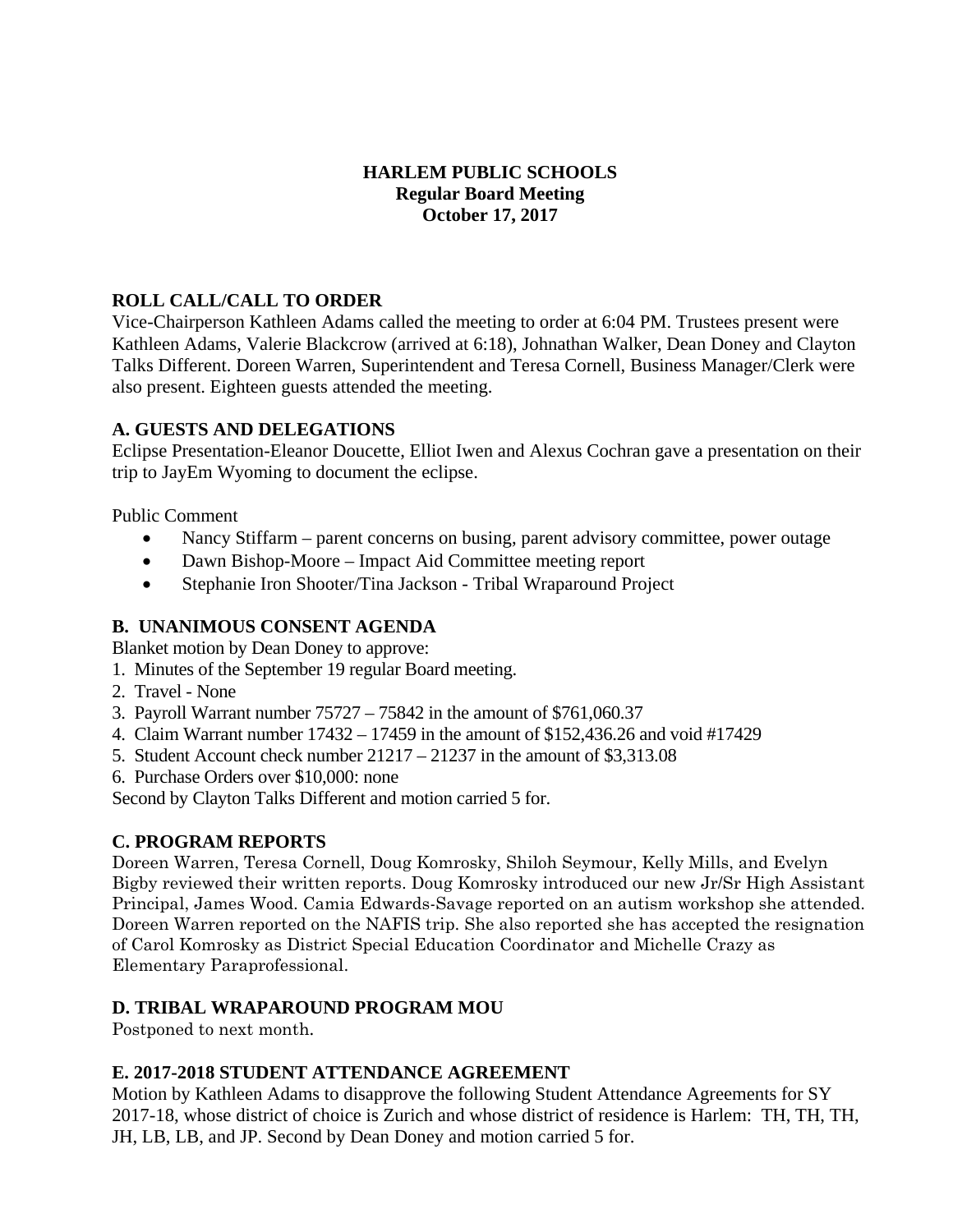### **F. TR-1 BUS ROUTE APPROVAL**

Motion by Clayton Talks Different to approve the TR-1 forms for the following bus routes: 12-2 Old Hospital/West Valley, 12-3 East Valley, 12-4 South Main, 12-5 Rodeo Drive #1, 12-6 Rodeo Drive #2, 12-8 People's Creek, and 12-K New Town/Half Town. Second by Kathleen Adams and motion carried 5 for.

# **G. BANK ACCOUNT SIGNATURES AND ACCOUNT APPROVAL FOR ALLEGIANCE FSA/HSA**

Motion by Clayton Talks Different to:

- Authorize Superintendent (Doreen Warren), Business Manager /Clerk (Teresa Cornell), and Adm. Asst. (Michelle Sears) to sign for School District #12 Petty Cash account at Bank of Harlem.
- Authorize Superintendent (Doreen Warren), Business Manager /Clerk (Teresa Cornell), and Board Chair (Valerie Blackcrow) to sign for Harlem Student Association account at Bank of Harlem.
- Authorize additional use of School District #12 Petty Cash account for Allegiance Flex Medical and Health Savings pass through and moving expense.

Second by Kathleen Adams and motion carried 5 for.

### **H. SET IMPACT AID HEARING DATES**

Motion by Dean Doney to set November 6 as the date for the Impact Aid Public Hearing. Second by Johnathan Walker and motion carried 5 for.

### **I. APPROVAL OF HOUSING APPLICATION**

Motion by Dean Doney to approve Jim Wood as the new resident in the Harlem School District home #1 at 215 Lincoln Road, Harlem, MT. Second by Clayton Talks Different and motion carried 5 for.

### **J. APPROVAL OF INDIRECT COST REIMBURSEMENT**

Motion by Clayton Talks Different to approve the 2017-18 indirect cost rate of 4.84% and approve the indirect cost budgets of approximately \$45,000 for Elementary and \$7,000 for High School to be used for general administrative costs such as telephone, postage, travel, supplies, software, minor equipment, salaries and benefits. Second by Dean Doney and motion carried 5 for.

### **K. COMPULSORY ATTTENDANCE AND EXCUSES-MCA 20-5-103**

Motion by Johnathan Walker to approve excused absences for students on October 5<sup>th</sup> and October 6. Second by Dean Doney and motion carried 5 for.

### **L. HIRE 2017-18 ELEM. PARA-PROFESSIOALS**

Motion by Clayton Talks Different to hire:

- Robe Walker as the elementary Special Ed Para for 7 hours per day for the remainder of the 2017-18 school year per the CBA with the district reserving the right to withdraw the offer based upon the results of the background check.
- Taylor Faulkinberry-Richardson as the elementary Special Ed Para for 7 hours per day for the remainder of the 2017-18 school year per the CBA with the district reserving the right to withdraw the offer based upon the results of the background check.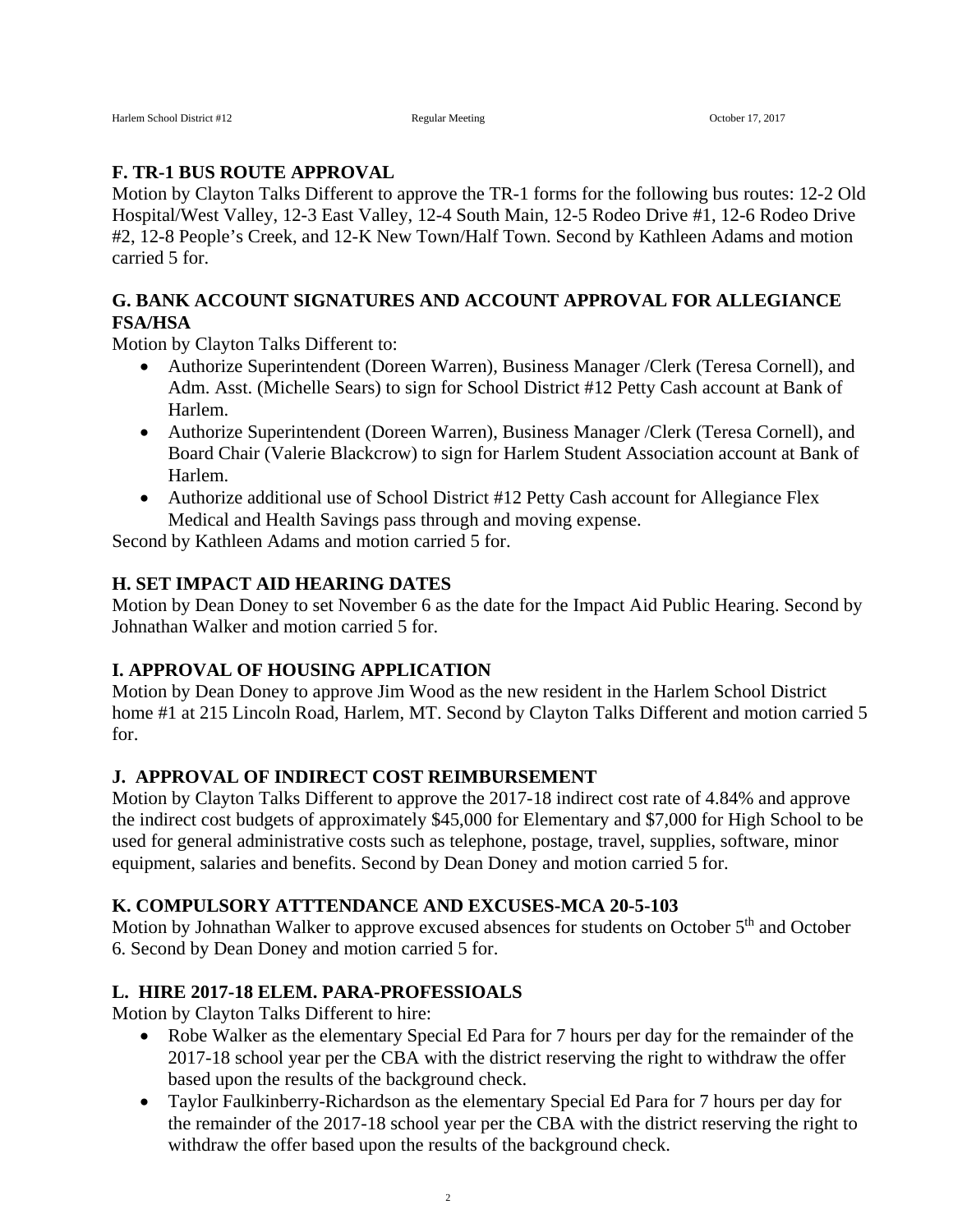• Eileen Schilling as the elementary Special Ed Para for 7 hours per day for the remainder of the 2017-18 school year per the CBA with the district reserving the right to withdraw the offer based upon the results of the background check.

Second by Kathleen Adams and motion carried 5 for.

#### **M. HIRE 2017-18 BUS DRIVER/CUSODIAN**

Motion by Clayton Talks Different to hire Nanette Mount as Bus Driver / Custodian for 6 hours per day for the remainder of the 2017-18 school year (thru 5/25/18) per the CBA with the district reserving the right to withdraw the offer based upon the results of the background check. Second by Dean Doney and motion carried 5 for.

#### **N. ELEMENTARY AND JR/SR HIGH ASST. PRINCIPAL NEGOTIATED SALARY/CONTRACT TERMS**

Motion by Dean Doney to approve:

- Evelyn Bigby's negotiated salary of \$54,000.
- Jim Wood's negotiated, pro-rated salary of \$59,000.
- Interim loan to Jim Wood of \$1,500 to cover moving expenses.

Second by Clayton Talks Different and motion carried 5 for.

### **O. HIRE 2107-2018 COACHES/EXTRA-CURRICULAR**

Motion by Clayton Talks Different to hire Marlin Lawrence as Asst. HS Girls JV Basketball coach for S.Y. 2017-18 per the CBA. Second by Dean Doney and motion carried 5 for.

Motion by Clayton Talks Different to hire Kate Webb as  $8<sup>th</sup>$  grade Girls Basketball coach for S.Y. 2017-18 per the CBA Second by Kathleen Adams and motion carried 5 for.

Motion by Johnathan Walker to hire Fanci Boushie as  $7<sup>th</sup>$  grade Girls Basketball coach for S.Y. 2017-18 per the CBA with the district reserving the right to withdraw the offer based upon the results of the background check. Second by Clayton Talks Different and motion carried 5 for.

Motion by Clayton Talks Different to hire Ray Cichosz as Asst. HS Boys Basketball JV coach for S.Y. 2017-18 per the CBA with the district reserving the right to withdraw the offer based upon the results of the background check. Second by Dean Doney and motion carried 4 for, 1 abstained (Adams).

Motion by Clayton Talks Different to hire Daniel FirstRaised as Asst. HS Boys C-Squad Basketball coach for S.Y. 2017-18 per the CBA with the district reserving the right to withdraw the offer based upon the results of the background check. Second by Johnathan Walker and motion carried 5 for.

Motion by Dean Doney to hire Ben Carrywater as  $8<sup>th</sup>$  Grade Boys Basketball coach for S.Y. 2017-18 per the CBA. Second by Clayton Talks Different and motion carried 5 for.

Motion by Johnathan Walker to hire Johnathan Baker as Assistant JH wrestling coach for S.Y. 2017- 18 per the CBA. Second by Clayton Talks Different and motion carried 4 for, 1 against (Doney).